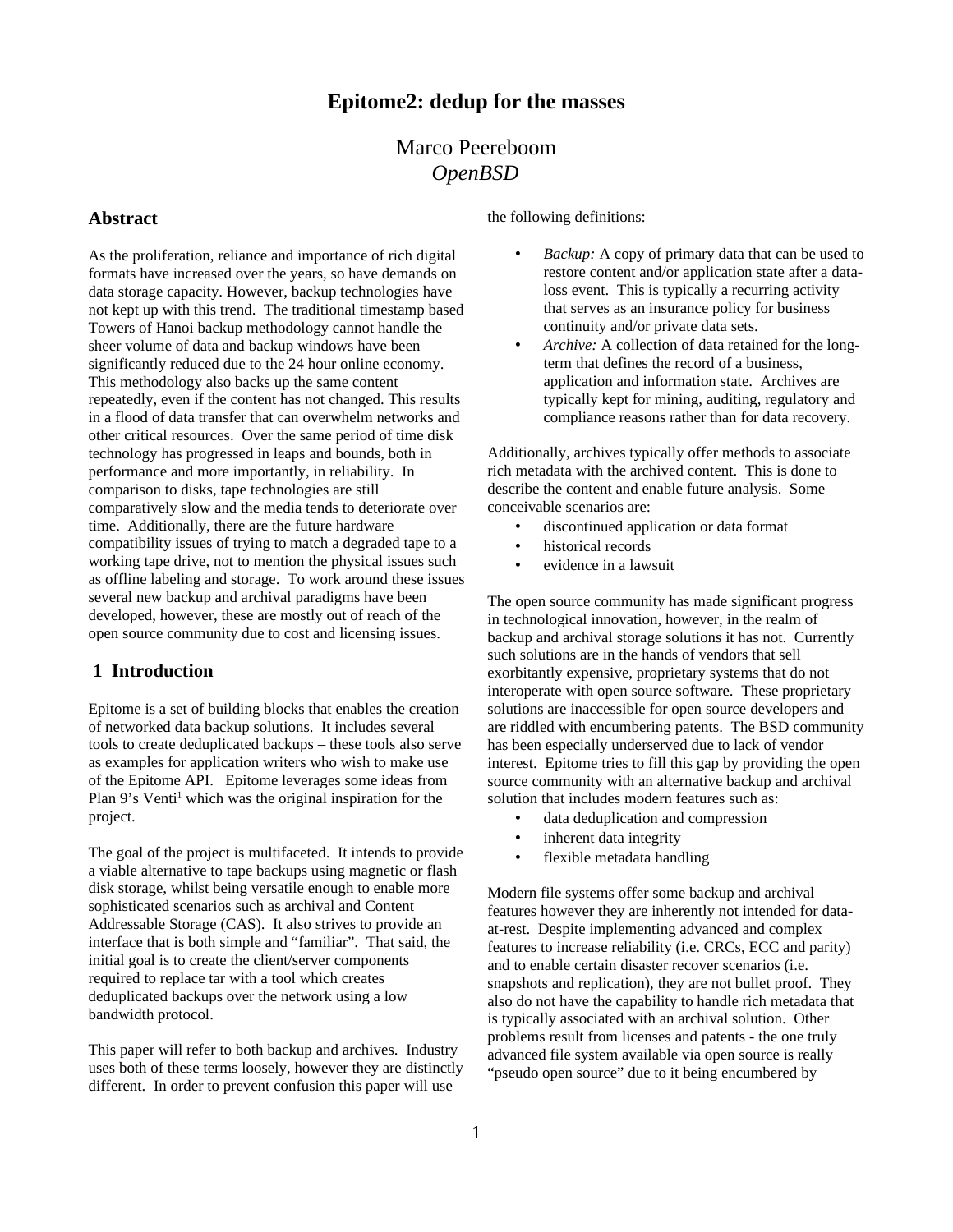patents and being complex to port to other systems. It serves its purpose and does what it does well; however it is not useful as an open source backup or archival solution.

 Inherent to file system backups is a file transfer protocol. The widely used ones, CIFS and NFS, are very chatty and when used in a backup scenario, transfer entire files just like a Towers of Hanoi backup strategy would.

In the past there have been some projects that have not made it beyond the prototype stage, with one positive exception being Plan 9's Venti. However, for a number of different reasons Venti has never really made it out of Plan 9 and is therefore not a viable open source solution either. The Epitome suite tries to pick up where Venti left off whilst providing several new solutions to previously unresolved problems.

Great care was taken to make Epitome as open source friendly as possible. The source code for Epitome is made available under the ISC license and is therefore not encumbered by license deception. All algorithms are simple and based on prior art, thus eliminating patent issues. Despite having complex code paths, the architectural and conceptual ideas behind Epitome are simple enough to be understood by anyone with a casual interest in backup and archival solutions.

Epitome was developed using the Open $BSD<sup>2</sup>$  $BSD<sup>2</sup>$  $BSD<sup>2</sup>$  development methodology. This means that the code is only as complex as it needs to be and no more. There are no hooks in the code for future additions - code will be written as required, not as anticipated. In order to be a good OpenBSD citizen the code has to be easily portable and be architecture and endian neutral.

The Epitome protocol is very lightweight and has only a few primitives. The design heavily favors bandwidth reduction over system resource usage. Each primitive consists of 12 bytes and, if required, a payload that is optionally compressed before it is sent over the wire. The protocol has a SCSI-like feel and even reuses some terminology. All network based communication is encrypted using SSL.

This paper details the design and implementation of the Epitome protocol and the associated applications which make use of its API. It also demonstrates a prototype of a viable backup and archival solution that makes use of magnetic disks instead of traditional tapes. We also offer an insight into the future plans for this project.

### **2 Background**

The Epitome $1<sup>3</sup>$  $1<sup>3</sup>$  $1<sup>3</sup>$  suite was written as a proof-of-concept data deduplication and compression engine. Whilst it proved to

be an interesting solution, its usefulness was limited due to the lack of networking capabilities. Valuable lessons and insights resulted from the development process and guided the design of the Epitome2 suite.

The Epitome2 suite provides a client and server API which implements the protocol and low-level networking capabilities. In order to keep bandwidth usage to a minimum the Epitome protocol requires participation from both the client and server. The idea is that the client only issues commands to the server when needed and utilizes compression whenever possible.

The architectural overview of Epitome2 is as follows:



To keep the API uniform both the client and server code exists inside the same library and make use of the same functions. Depending on the context, functions may or may not be available. The Epitome backend is part of the serverside API and is extensible.

The Epitome suite assumes that the underlying storage devices are reliable and preferably offer some sort of periodic data integrity validation. For example it could be a high-end RAID card providing such services.

When the backend does run into a corrupt chunk it could do several things. For example, it could rename the chunk so that a subsequent write of the same chunk would restore integrity of the overall system. However, this is currently not part of the design. The assumption is that hardware is providing adequate data integrity.

## **3 epitomed**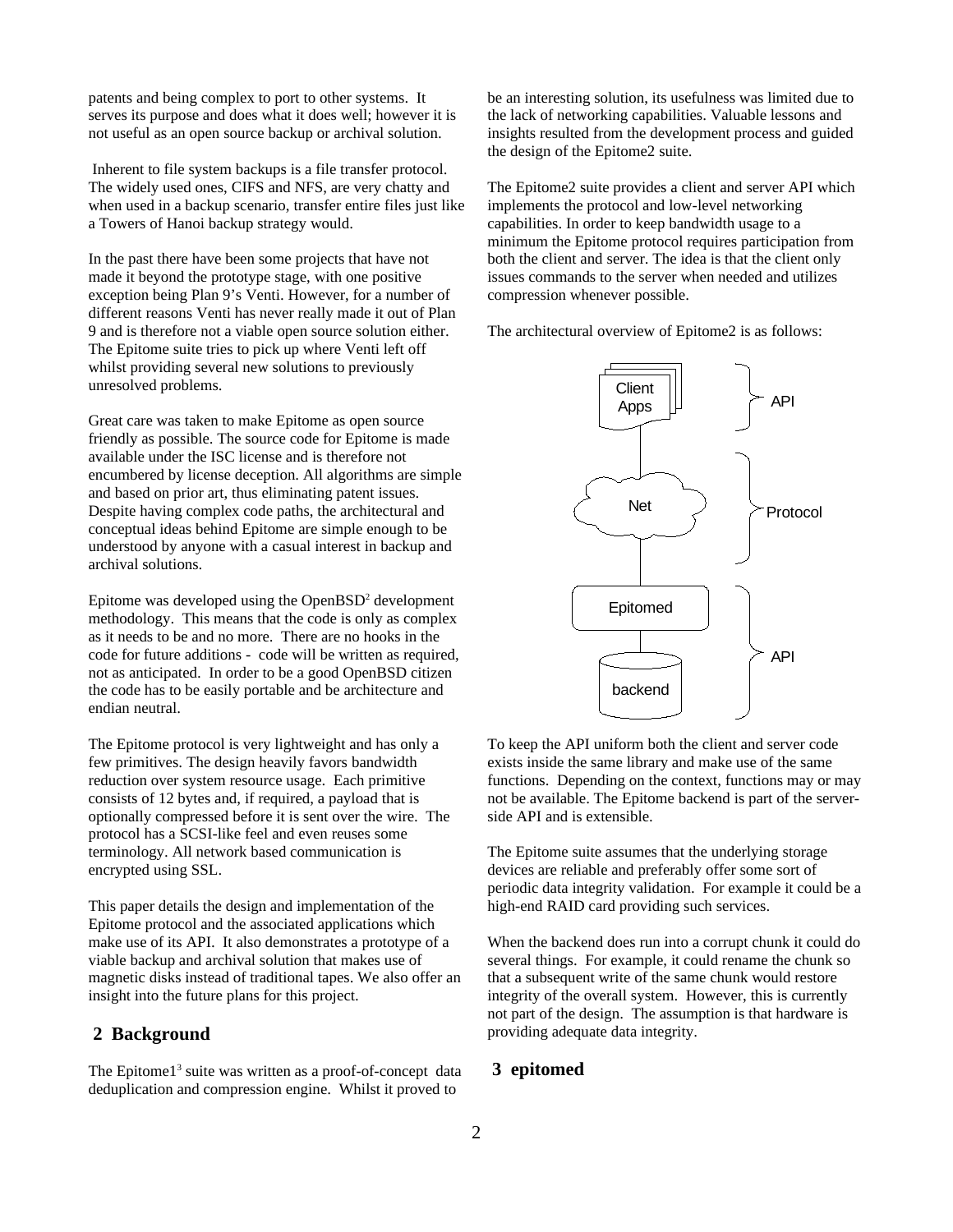*epitomed* is the server-side workhorse of the Epitome suite and is a daemon that listens for incoming network connections. When a valid connection arrives a new process is forked in order to handle the session. Session parameters are negotiated between the client and server via a client request – server response mechanism. Once this step is complete the client can start issuing commands to the server.

Without delving into the details of the protocol, a typical archival session consists of a collection of commands that may result in data being written to the Epitome backend. As the header and payload are received by the server, the payload is uncompressed, if required, and the digest is calculated. Before attempting to write the payload to the backend a check is performed to ensure that a copy of the payload does not already exist. If the payload does not exist it is written to the backend and the digest is returned over the wire to the client. As per the protocol details given in section 5, the client should not issue write requests without first verifying that the digest does not already exist.

An archival retrieval begins by reading the data payload from the backend. Depending on the server configuration and the options specified within the request, the data chunk may be verified and/or decompressed before being sent over the wire. However, if the payload was saved uncompressed it will always be sent uncompressed.

Currently Epitome only supports the zlib<sup>[4](#page-11-3)</sup> compression algorithm. The reason for this choice was due to the simplicity, robustness and speed of the algorithm. It is a well established and robust library with a reasonably simple interface and is light enough to use even on slower hardware.

Currently *epitomed* implements a maildir-like backend. Each chunk is written to a file which has a filename derived from the digest of the uncompressed chunk data. Each chunk has a simple header followed by the raw data which can be optionally compressed. This header field is written using External Data Representation (XDR<sup>[5](#page-11-4)</sup>) to ensure that the data is portable. The header contains the following information:

- compressed size
- uncompressed size
- flags that indicate how the chunk was saved

A maildir-like backend is sub-optimal for a deduplication archive. This is due to several factors including file system block-size and inode starvation. However, it is very simple to implement and has proven robust for mail applications.

The backend does not provide any services besides reading and writing the header and data payload. The only exception is when the backend is prepared for use; see

section 4.2.

The backend has a driver-like implementation and can therefore be easily replaced by something that is much more sophisticated. Only a handful of functions need to be implemented. The functions that the backend must provide are:

- Open
	- Open the backend for use. Performs minimal verification that the backend is ready to use. This function is called when a valid session is established.
- Close
	- Close the backend. All outstanding I/O is flushed and synchronized. This function is called when a session is torn down.
- Read
	- Read the header and data payload from the backend for the specified digest.
- Write
	- Write the header and data payload to the backend for the specified digest.
- **Exists** 
	- Read the header from the backend for the specified digest.
- **Create** 
	- Prepare the backend for first use. This is a destructive operation and is not intended for runtime use.

## **3.1 Security Considerations**

*epitomed* was designed with security in mind and currently it supports two modes of operation. If run with an EUID of 0 the daemon will chroot and drop privileges. If desired the daemon can be run with a non-privileged EUID which allows the daemon to run in a non-chroot environment.

All network traffic to and from the daemon is encrypted using SSL provided by Agglomerated  $\text{SSL}^6$  $\text{SSL}^6$  - an easy to use wrapper for the standard Open $SSL<sup>7</sup>$  $SSL<sup>7</sup>$  $SSL<sup>7</sup>$  library. All communication requires valid certificates for the CA and both the client and server.

What may come as a surprise is that data-at-rest is not encrypted. This might sound counter intuitive, however, it is done to allow for hash collisions on identical data, which in turn enables the deduplication algorithm. Since the hashed chunks are used by all clients one could argue that there is a risk of guessing digests. However, with the SHA1 algorithm this is in the order of  $2^{\wedge}160$  per digest. Enumerating such a large name space is unlikely to be practical at the time of writing. In the future the Epitome suite will allow for the use of other hashing algorithms or much more sophisticated fingerprinting algorithms.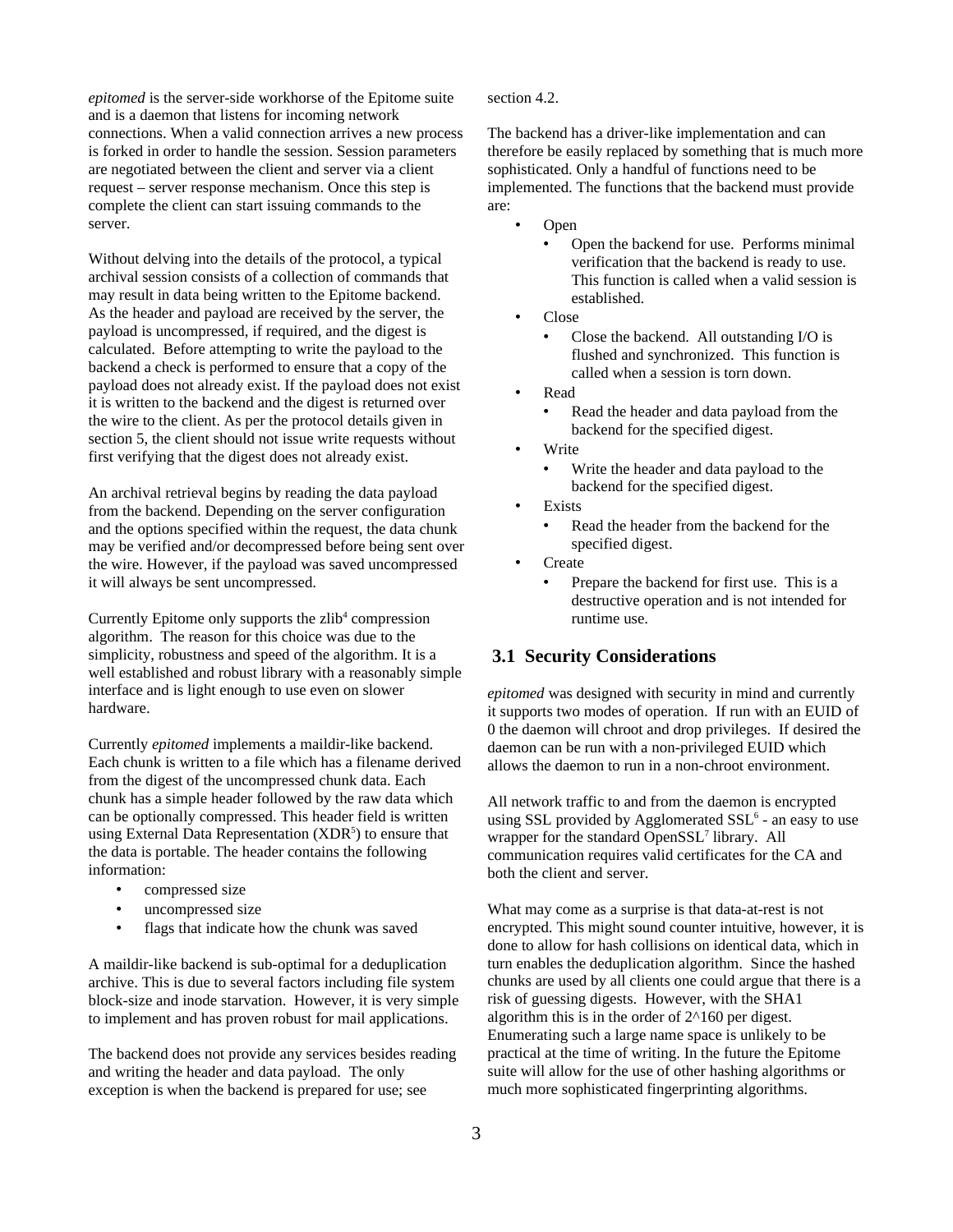The file system based backend is only as secure as its permissions. Therefore the *epitomed* server administrator needs to ensure that the permissions of the target directory are configured appropriately.

Another area that needs consideration is metadata. In the current version the client is responsible for all metadata handling. The server does not interpret the metadata and therefore the client can safely encrypt it.

Metadata is not size checked by the server and can therefore be arbitrarily big. This is an issue that will be resolved in the future.

## **3.2 Options**

To remain true to the KISS development methodology the *epitomed* server has only a few available options. Currently they are:

- max chunk size
	- This designates the maximum data payload size. There is a balance between compressibility and dedupibility; typically the larger the payload the higher the compressibility but lower dedupibility and vice-versa.
- queue\_depth
	- This determines how many commands a session can have outstanding. This value must be negotiated with the client.
- allow uncompressed reads
	- This allows the server to read data from the backend and uncompress it before it is sent over the wire.
- force\_uncompressed\_writes
	- With this flag set the *epitomed* server will write all data uncompressed on the backend. This has a direct result on future reads since those will send the data verbatim from the backend to the client. Data payloads will not be compressed on future reads.
- be\_type
	- This designates the type of the backend. Currently only "file" is supported.
- be\_name
	- This has a different meaning depending on the *be\_type*. Since only file is supported at this time this option specifies the target directory for the backend. For example: /var/epitome.

These options are read out of a human readable configuration file that uses the familiar *option=value* format. This file is read once at launch. Even though the settings of an *epitomed* server can change throughout the life-cycle it is recommended to plan accordingly instead.

Note: the backend configuration cannot be changed once it is setup.The configuration file can also be overridden using environment variables.Currently the certificate location is not specified in the configuration file and is a command line option only.

## **4 Applications**

Currently the Epitome suite only ships with one tool, *epitomize*. *epitomize* serves a dual purpose. First and foremost it is an archiving tool intended for the end-user. Secondly, it is an example of how to use the Epitome API. Libepitome is where Most of the code for the entire suite resides in *libepitome*. *epitomize* uses this library in order to generate, transfer, validate and receive commands.

#### **4.1 epitomize**

*epitomize* is a tar-like utility. It strives to reuse as many of tar's command line options as possible in order to provide a familiar interface. The difference being that *epitomize* interacts with the *epitomed* daemon which results in data being deduped and archived instead of being stored in a local file. The result of this operation is either an "archive token" or a metadata file.

A metadata file contains all of the information needed to reconstruct (a.k.a. rehydrate) the original archive. Once again, this file is written using XDR to ensure portability across different platforms. When using the archive token method the resulting metadata is transferred to the *epitomed* server. The metadata transfer is not limited by the max\_chunk\_size setting.

Saving the metadata on the e*pitomed* server has the benefit that a whole archive can be reconstructed on the server-side, however, if it falls into the wrong hands it can allow a malicious person to reconstruct an archive. It also adds to the bandwidth requirement since it travels back and forth between the client and server. Since the *epitomed* server does not delete anything that has been saved it will also lead to increased storage.

It needs to be noted that if the metadata or the archive token are lost then there is no way to reconstruct the original archive.

## **4.2 Options**

The client shares some options with the server and has a few of its own.

The shared options with *epitomed* are:

- max\_chunk\_size
- queue depth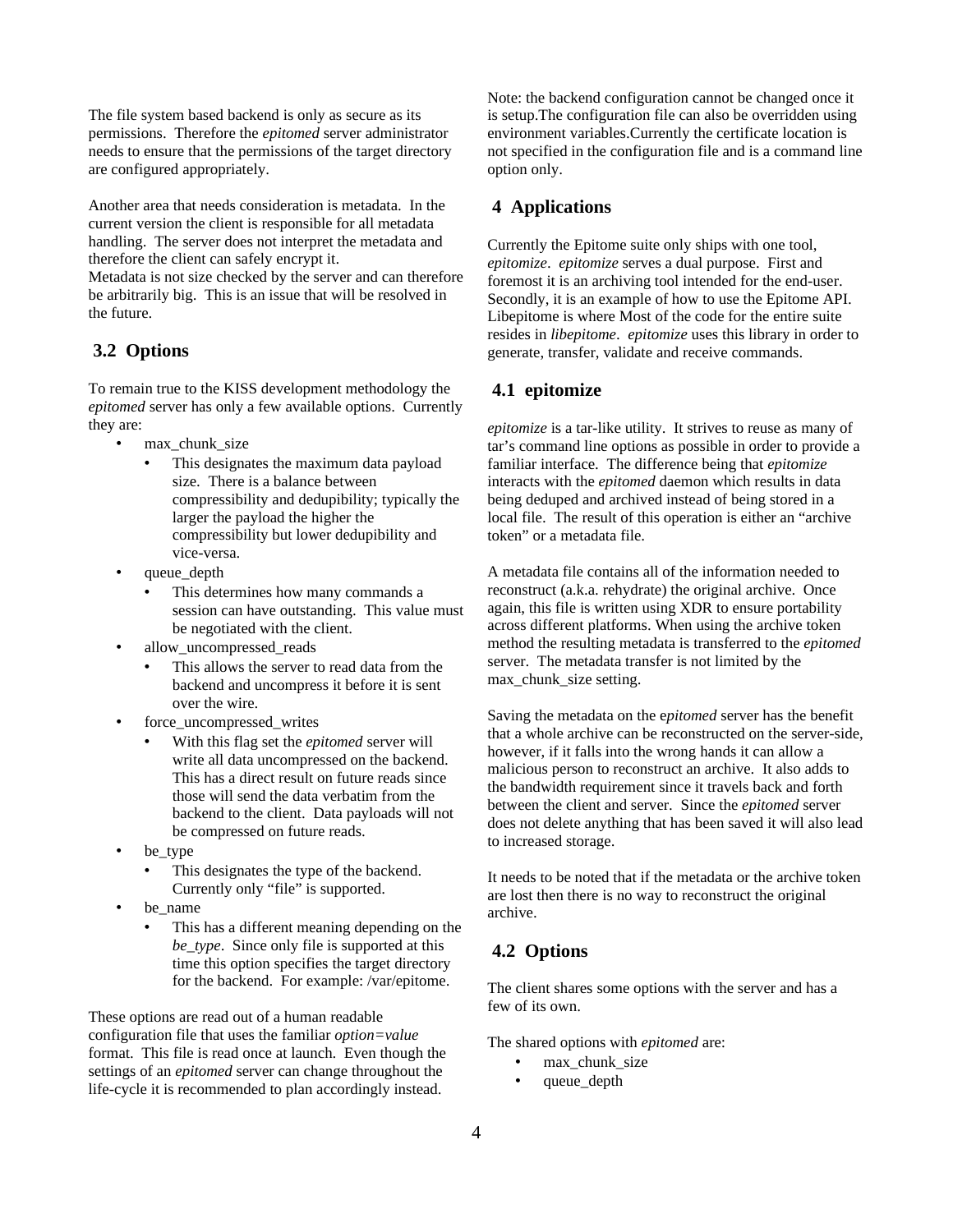Additional options:

- allow uncompressed writes
	- If allowed by the server send uncompressed data payloads to the server.

### **4.3 eprepare**

*eprepare* is a sideband tool that has to be used prior to *epitomed* deployment. Its only intent is to call the Create function of the backend with appropriate parameters in order to initialize the backend (i.e. create directories, setup a database, etc). When using the file backend it creates all directories in the target directory that are used in the maildir-like interface.

It reuses the *epitomed* configuration file for backend specific parameters. Although all options can be overridden via the command line if required.

## **5 Implementation**

The implementation of the Epitome suite resides mostly in a dynamically loaded library. The application writer needs to provide callbacks to perform functions on behalf of the library. The intent is to have libepitome be generic enough so that alternative and third-party applications can be easily developed.

The code is written in C using the Keep It Simple Stupid (KISS) principle. All code is Finite State Machine (FSM) based and every time the queues are evaluated each I/O is pushed to the next state, if possible. This was done to enable full asynchronicity in the code whilst eliminating the need for concurrency. This decision was made in order to avoid timing and other hard to debug issues. For all intents and purposes Epitome is an I/O system and therefore reliability is of the utmost concern. To keep latency as low as possible, techniques such as zero-copy are used where applicable.

The library has several dependencies and requires the following libraries:

- zlib
- **ASSL**
- OpenSSL

Additionally the code uses the highly portable queue(3) and tree(3) macros. All queues are implemented using TAILQ and there are several Red Black trees used within the code.

The library also has some debugging features such as memory debugging, memory painting and logging capabilities.

The following diagrams outline the execute-to-wire I/O progression through the queues. Dashed lines indicate network traffic.



#### **5.1 Protocol**

The Epitome protocol is what provides all of the nuts and bolts for data transfer and bandwidth mitigation. All commands that travel to the server will be returned to the client with a success or failure indication and a payload, if required. The header in both directions is identical and its meaning is contextual based on the opcode. All headers have a fixed size of 12 bytes and travel the network in traditional network byte order.

Generic header:

| Byte 0  | Byte 1 | Byte 2        | Byte3     |  |
|---------|--------|---------------|-----------|--|
| Version | Opcode | <b>Status</b> | EX status |  |
|         | Tag    | Flags         |           |  |
| Size    |        |               |           |  |

The version field indicates which Epitome protocol version is being used. This is intended to prevent future interactions between different protocol revisions which could have a negative impact. Currently only protocol version 1 is allowed and any other version will be rejected.

The opcode field designates the context of the header and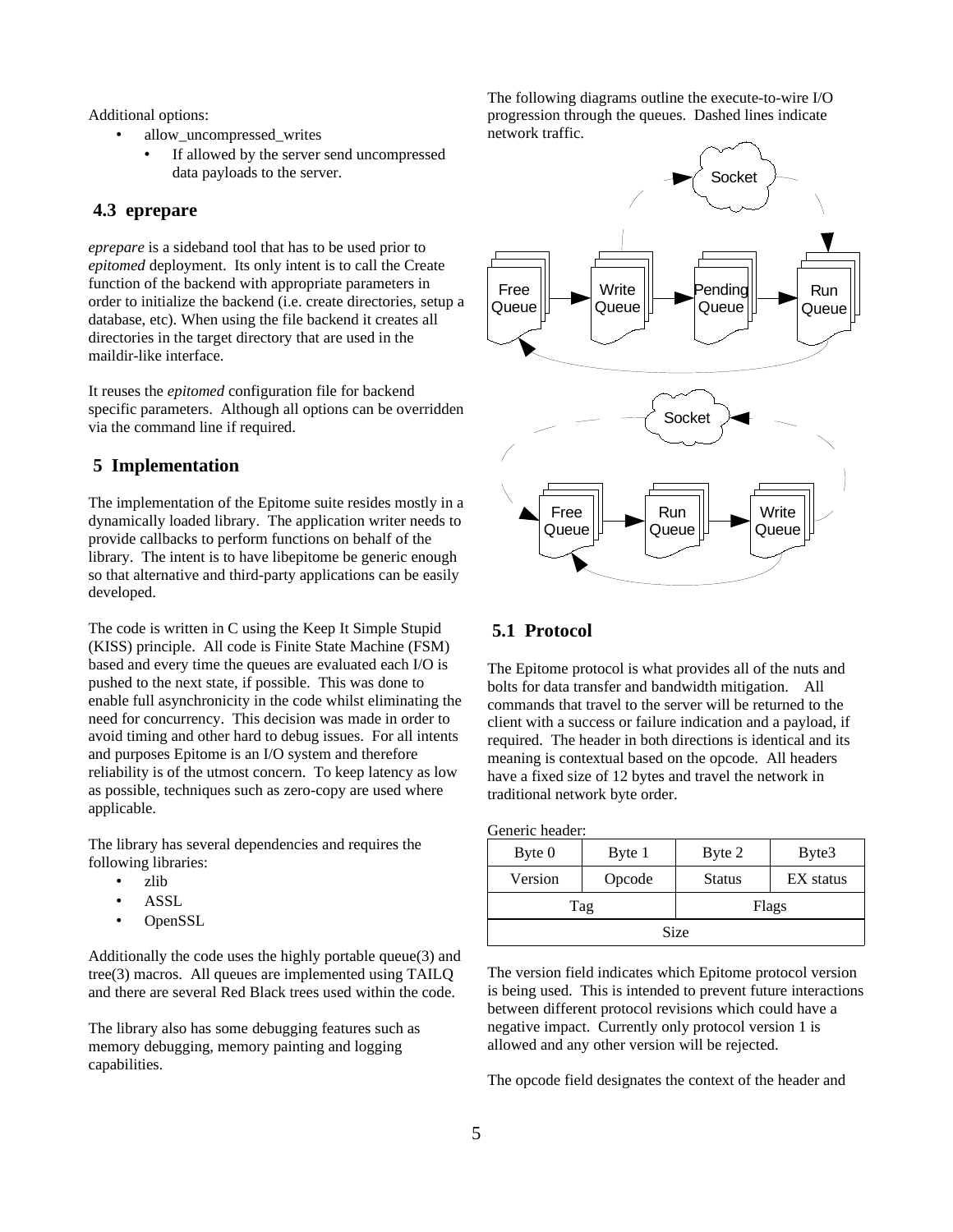the payload. Depending on the value, individual fields, flags and payload will have a different meaning. The opcode is always an even number for client requests and an odd number for server replies. Both the client and server will reject and terminate the connection if they receive a non-supported command; this includes commands that are invalid in their respective context.

The status byte indicates success or failure. If it indicates failure then the EX status field contains an extended error code which narrows the failure down so that it can be used to determine a recourse.

The tag field is a unique identifier for this command. The client is not allowed to issue a duplicate tag to the server. When a command arrives at the server the matching tag is popped off the free-queue. This implies that the client/server tag are always exactly the same.

The flags field qualifies opcode specific hints. See individual primitives for an explanation.

The size field indicates the payload size, if required. This size is used as a hint when streaming commands off the wire into the run queue. Therefore a generic command and completion looks conceptually like the following:

| Header | Payload |
|--------|---------|
|--------|---------|

All commands are initiated by the client and have a completion that is generated by the server based on the result of the client command.



## **5.2 Primitives**

The following sections contain a detailed description of all protocol primitives.

#### **5.2.1 NEG(2)**

The NEG command requests a queue depth and max chunk size. The server will try to honor the client request but will override it if the client requested values

exceed the server settings.

The negotiation process is based on a client request, server dictates mechanism, meaning that the client has to comply with the server limitations. If the client issues commands outside of the negotiated parameters the server will terminate the connection.

| Byte 0                   | Byte 1                | Byte 2 | Byte3 |
|--------------------------|-----------------------|--------|-------|
| 0x01                     | 0x02                  | N/A    | N/A   |
|                          | Requested Queue Depth | N/A    |       |
| Requested max_chunk_size |                       |        |       |

## **5.2.2 NEG\_REPLY(3)**

The NEG REPLY is the server reply to a NEG command. If possible it honors the client request, if not it returns the overridden values. The client shall honor these values.

| Byte 0                        | Byte 1 | Byte 2 | Byte3 |  |
|-------------------------------|--------|--------|-------|--|
| 0x01                          | 0x03   | N/A    | N/A   |  |
| Negotiated Queue depth<br>N/A |        |        |       |  |
| Negotiated max_chunk_size     |        |        |       |  |

## **5.2.3 NOP(10)**

The client sends a header plus a 4 byte payload containing a 32 bit unsigned integer. The server shall reply to this command with the same NOP  $IP + 1$ .

The NOP command is used under several scenarios. Typical usage is "alive" or heartbeat monitoring. Other uses include measuring round trip time latency, etc.

*epitomize* uses a NOP that is designated as the last command of the session to ensure that all commands have been sent and received by the server. It also carries the "last command" designation in the API which then enables the ordered tear down of a completed session.

| Byte 0 | Byte 1 | Byte 2     | Byte3 |  |
|--------|--------|------------|-------|--|
| 0x01   | 0x10   | 0x00       | 0x00  |  |
|        | Tag    | 0x0000     |       |  |
|        |        | 0x00000004 |       |  |
| NOP ID |        |            |       |  |

## **5.2.4 NOP\_REPLY(11)**

The server replies to a NOP command with a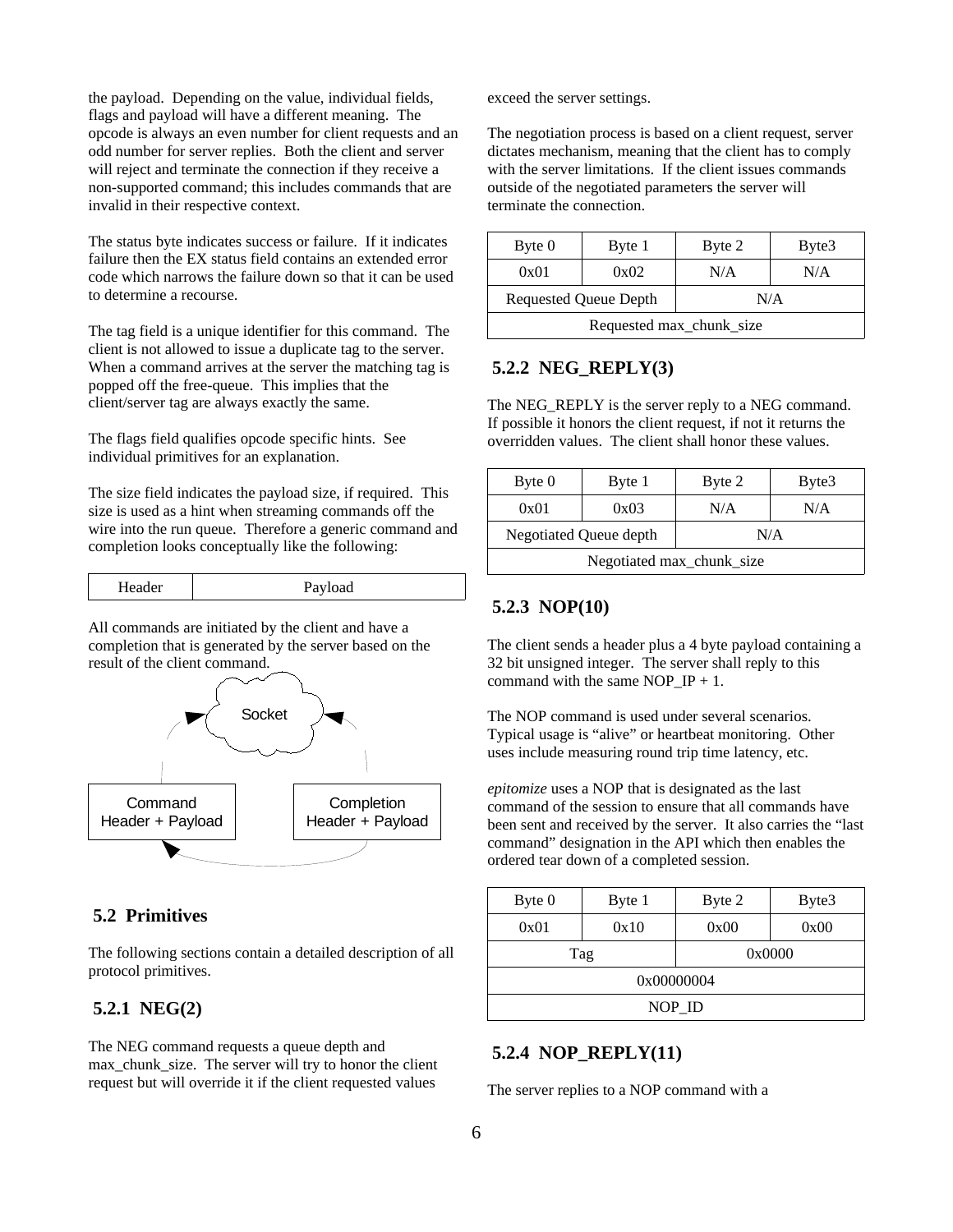NOP\_REPLY. The NOP\_REPLY returns the NOP\_ID that was provided in the NOP command with NOP  $ID + 1$ . The NOP\_REPLY has a 4 byte payload that contains a 32 bit unsigned integer.

| Byte 0                  | Byte 1 | Byte 2 | Byte3  |  |
|-------------------------|--------|--------|--------|--|
| 0x01                    | 0x11   | 0x00   | 0x00   |  |
|                         | Tag    |        | 0x0000 |  |
| 0x00000004              |        |        |        |  |
| $NOP$ <sub>ID</sub> + 1 |        |        |        |  |

## **5.2.5 EXISTS(12)**

The EXISTS command is used to determine if a digest exists at the server. It has a 20 byte payload that contains the digest that is being located.

If the flag is set to VERIFY\_DIGEST and the digest exists, the server will attempt to uncompress the associated chunk and recalculate the digest value to ensure data integrity.

| Byte 0             | Byte 1     | Byte 2  | Byte3 |  |
|--------------------|------------|---------|-------|--|
| 0x01               | 0x12       | 0x00    | 0x00  |  |
|                    | <b>Tag</b> | Depends |       |  |
| 0x14               |            |         |       |  |
| Digest[0x00  0x13] |            |         |       |  |

## **5.2.6 EXISTS\_REPLY(13)**

The EXISTS\_REPLY command returns the status of an EXISTS command.

If the VERIFY\_DIGEST flag was set then the digest is read from the backend, uncompressed and verified against the digest that was provided as the payload of the originating EXISTS command.

- **1.** If the verification succeeds then the server returns OK (0x00) in the status field (byte 2), NONE (0x00) in the extended status field and the flags field will report if the chunk resides compressed on the backend and/or if the chunk is designated as metadata.
- **2.** If the verification of the digest fails then the server replies FAILED (0x01) in the status field (byte 2), INVALID  $DIGEST(0x03)$  in the extended status field (byte 3) and the flag will be set to 0x0000.
- **3.** If the digest does not exist the command returns FAILED (0x01) in the status field (byte 2), DOESNT\_EXIST (0x02) in the extended status

field (byte 3) and the flags will be set to 0x0000.

If the VERIFY\_DIGEST flag was not set then the backend only determines if the digest exists or not:

- **1.** If the digest exists the server returns OK (0x00) in the status field (byte 2), NONE (0x00) in the extended status field (byte 3) and the flags field will report if the chunk resides compressed on the backend and/or if the chunk is designated as metadata.
- **2.** If the digest does not exist the server returns FAILED (0x01) in the status field (byte 2), DOESNT  $EXIST (0x02)$  in the extended status field (byte 3) and the flags will be set to 0x0000.

The EXISTS\_REPLY command never contains a payload.

| Byte 0     | Byte 1 | Byte 2  | Byte3   |  |
|------------|--------|---------|---------|--|
| 0x01       | 0x13   | Depends | Depends |  |
| Tag        |        | Depends |         |  |
| 0x00000000 |        |         |         |  |

## **5.2.7 READ(14)**

The READ command is used to read a chunk from the server. It has a 20 byte payload that contains the digest of the desired chunk.

The flags field may have the COMPRESSED flag set in order to request compressed data from the server. This is used as a hint only and the server will determine how it sends the data payload.

| Byte 0              | Byte 1         | Byte 2 | Byte3 |  |
|---------------------|----------------|--------|-------|--|
| 0x01                | 0x14           | 0x00   | 0x00  |  |
|                     | Depends<br>Tag |        |       |  |
| Digest $[0x000x13]$ |                |        |       |  |

## **5.2.8 READ\_REPLY(15)**

The READ\_REPLY command returns the status and if possible, the chunk data in the payload section.

If the VERIFY\_DIGEST flag was set then the digest is read from the backend, uncompressed and verified against the digest that came as the payload of the originating READ command.

**1.** If the verification succeeds then the server returns OK (0x00) in the status field (byte 2), NONE (0x00) in the extended status field and the flags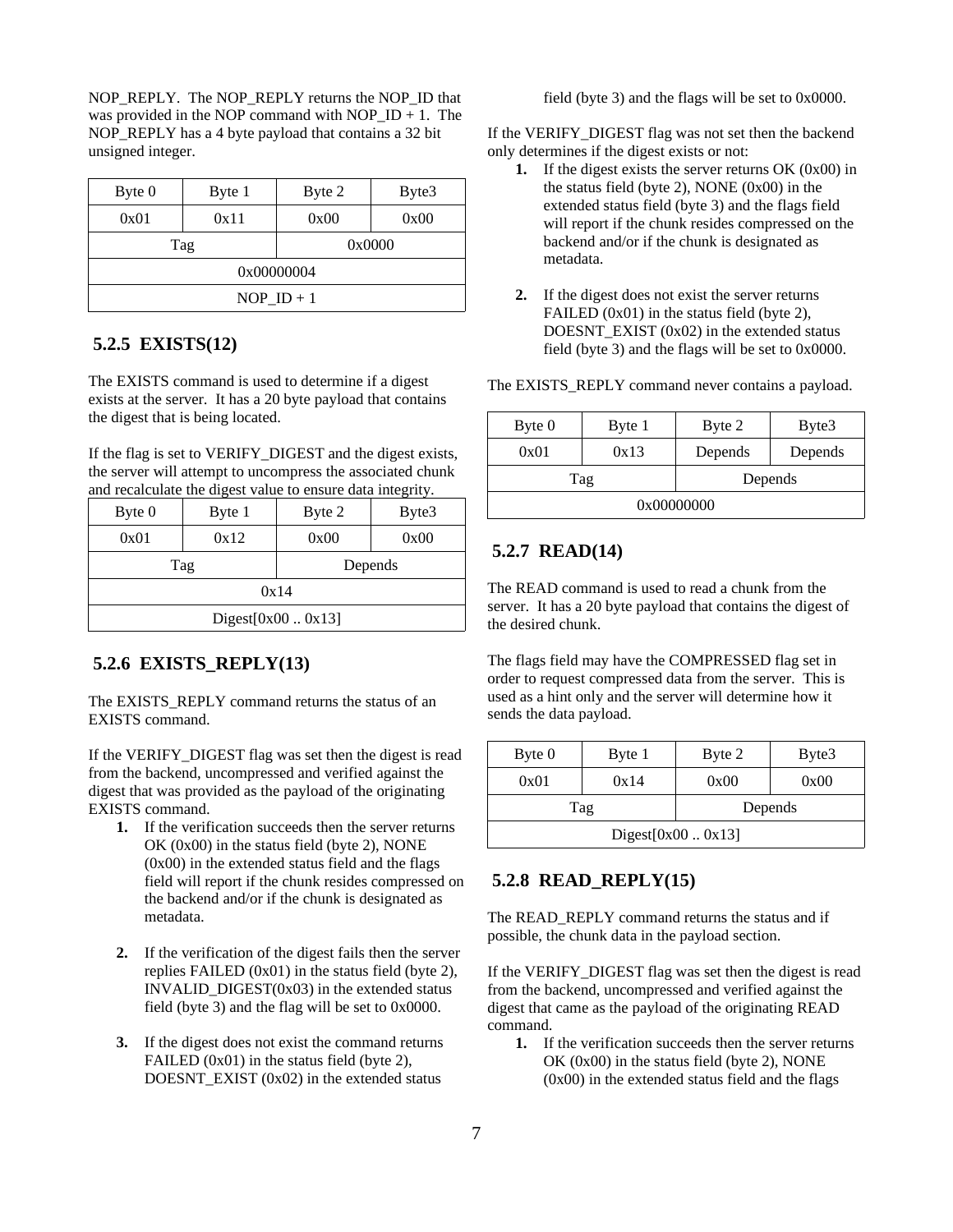field will report if the chunk was sent COMPRESSED (0x01) over the wire. The size field will contain the size of the data payload.

- **2.** If the verification of the digest fails then the server replies FAILED (0x01) in the status field (byte 2), INVALID\_DIGEST (0x03) in the extended status field (byte 3) and the flag will be set to 0x0000. The size field is set to 0x000000000.
- **3.** If the digest does not exist the command returns FAILED (0x01) in the status field (byte 2), DOESNT  $EXIST (0x02)$  in the extended status field (byte 3) and the flags will be set to 0x0000. The size field is set to 0x000000000.

If allow\_uncompressed\_reads is set then the server will attempt to uncompress the data from the backend and send it uncompressed over the wire. If it is not set then the server will return what is in the backend verbatim and set the COMPRESSED (0x01) flag accordingly.

Note: if the max chunk size is unaligned then the client might be unable to uncompress the payload since it only allocates max\_chunk\_size + uncompress boundary bytes.

| Byte 0  | Byte 1 | Byte 2                             | Byte3   |  |
|---------|--------|------------------------------------|---------|--|
| 0x01    | 0x15   | Depends                            | Depends |  |
|         | Tag    | Depends                            |         |  |
|         |        | On Failure 0x00000000 on Success N |         |  |
| Payload |        |                                    |         |  |

## **5.2.9 WRITE(16)**

The WRITE command sends a data payload to the server. The flags must indicate if the data was COMPRESSED (0x0001) before being sent over the wire. The size field shall be set to the payload size.

Note: a client application should always send an EXIST command before sending a WRITE command in order to minimize bandwidth usage. See the API section for more information.

| Byte 0       | Byte 1 | Byte 2  | Byte3 |  |
|--------------|--------|---------|-------|--|
| 0x01         | 0x16   | 0x00    | 0x00  |  |
|              | Tag    | Depends |       |  |
| Payload Size |        |         |       |  |
| Payload      |        |         |       |  |

## **5.2.10 WRITE\_REPLY(17)**

The WRITE\_REPLY command returns the status of the WRITE command. Upon arrival the data payload is uncompressed, if necessary and the digest is calculated. If the digest does not already exist then the data payload will be saved to the backend.

- **1.** If the digest already exists then the server returns FAILED (0x01) in the status field (byte 2), EXISTS (0x01) in the extended status field (byte 3) and the flags will be set to 0x0000.
- **2.** If the digest does not exist then the server returns OK (0x00) in the status field (byte 2), NONE (0x00) in the extended status field and COMPRESSED (0x0001) in the flags if the data was saved compressed to the backend.

Depending on the force\_uncompressed\_writes setting it will save the data payload to the backend either compressed or uncompressed.

| Byte 0             | Byte 1 | Byte 2  | Byte3 |
|--------------------|--------|---------|-------|
| Version            | 0x17   | 0x00    | 0x00  |
| Tag                |        | Depends |       |
| 0x14               |        |         |       |
| Digest[0x00  0x13] |        |         |       |

## **5.2.11 WRITE\_MD(18)**

The WRITE\_MD command sends a metadata payload to the server. The flags must indicate if the data was COMPRESSED (0x0001) before being sent over the wire. The size field shall be set to the payload size. The WRITE\_MD command is not bound by max\_chunk\_size. The flags field must have the METADATA (0x0004) designator. The client must send the uncompressed size as a 4 byte unsigned integer in front of the metadata payload.

| Byte 0             | Byte 1 | Byte 2  | Byte3 |  |  |
|--------------------|--------|---------|-------|--|--|
| Version            | 0x18   | 0x00    | 0x00  |  |  |
| Tag                |        | Depends |       |  |  |
| Size metadata $+4$ |        |         |       |  |  |
| Uncompressed size  |        |         |       |  |  |
| Metdata            |        |         |       |  |  |

# **5.2.12 WRITE\_MD\_REPLY(19)**

The WRITE\_MD\_REPLY command returns the status of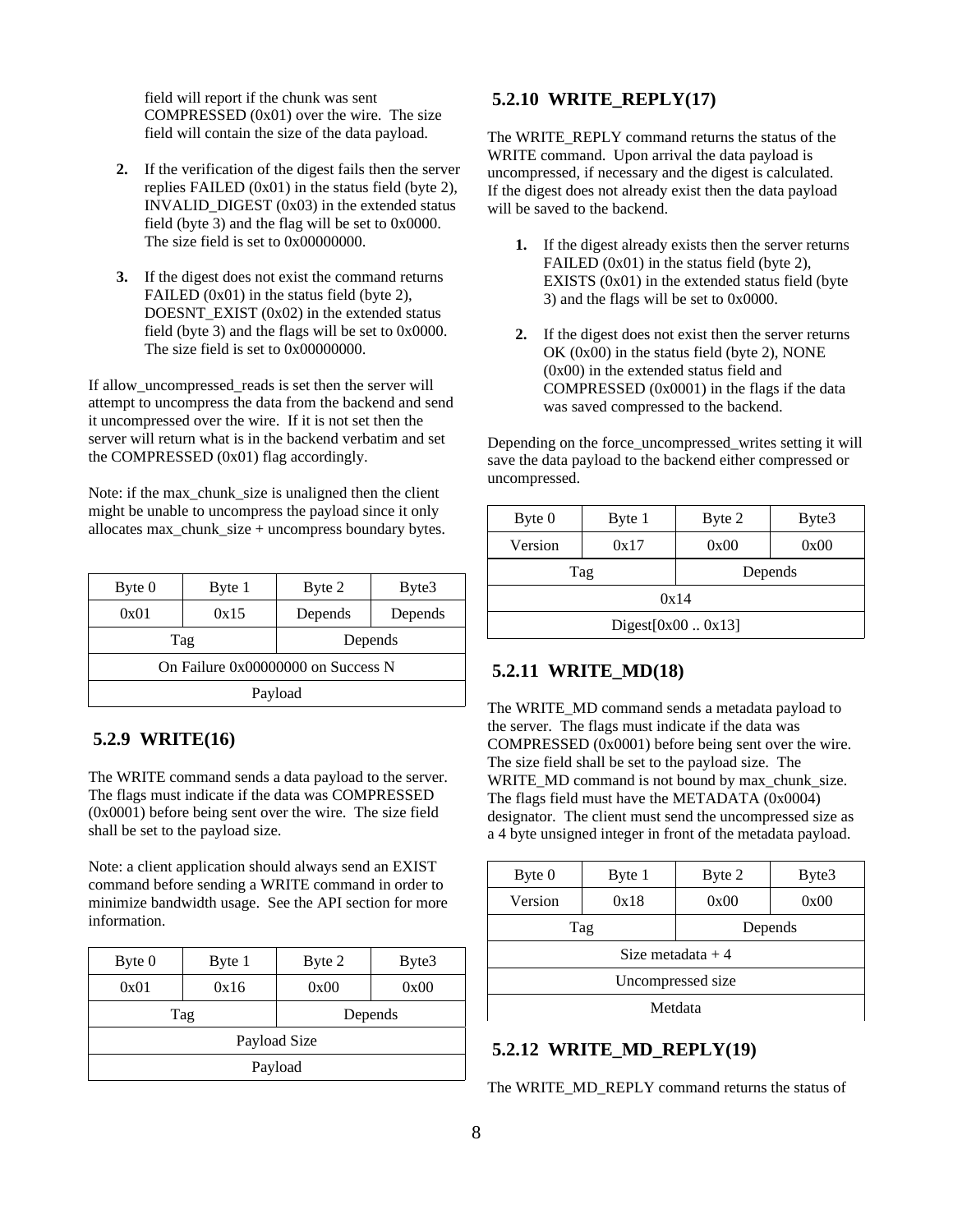the WRITE\_MD command. Upon arrival the metadata payload is uncompressed, if necessary and the digest is calculated. This digest is also known as the "backup token".

If the digest already exists then the command will result in a failure.

- **1.** If the digest already exists then the server returns FAILED (0x01) in the status field (byte 2), EXISTS (0x01) in the extended status field (byte 3) and the flags will be set to METADATA (0x0004).
- **2.** If the digest does not exist then the server returns OK (0x00) in the status field (byte 2), NONE (0x00) in the extended status and METADATA (0x0004) in the flags field.

| Byte 0           | Byte 1 | Byte 2  | Byte3   |  |  |
|------------------|--------|---------|---------|--|--|
| Version          | 0x19   | Depends | Depends |  |  |
| Tag              |        | Depends |         |  |  |
| 0x14             |        |         |         |  |  |
| Digest[0x000x13] |        |         |         |  |  |

#### **5.2.13 READ\_MD(20)**

The READ MD command is used to read a metadata payload from the server. It has a 20 byte payload that specifies the desired backup token.

The flags field may have the COMPRESSED flag set to request compressed data from the server. This is used as a hint only and the server will determine how it sends the metadata payload.

| Byte 0                  | Byte 1 | Byte 2 | Byte3 |  |  |
|-------------------------|--------|--------|-------|--|--|
| Version                 | 0x20   | 0x00   | 0x00  |  |  |
| Tag                     |        | 0x0000 |       |  |  |
| 0x14                    |        |        |       |  |  |
| Digest[ $0x00$ $0x13$ ] |        |        |       |  |  |

## **5.2.14 READ\_MD\_REPLY(21)**

The READ\_MD\_REPLY command returns the status and if possible the metadata along with the uncompressed size in the payload section.

If the VERIFY\_DIGEST flag was set then the metadata is read from the backend, uncompressed and verified against the digest that was provided as the payload of the

originating READ\_MD command:

- **1.** If the verification succeeds then the server returns OK (0x00) in the status field (byte 2), NONE (0x00) in the extended status field and the flags field will report if the chunk was COMPRESSED (0x01) before being sent over the wire. The flags will contain the METADATA (0x0004) designator. The size field will contain the size of the data payload.
- **2.** If the verification of the digest fails then the server replies FAILED (0x01) in the status field (byte 2), INVALID\_DIGEST (0x03) in the extended status field (byte 3) and the flag will be set to METADTA (0x0004). The size field is set to 0x00000000.
- **3.** If the digest does not exist the command returns FAILED (0x01) in the status field (byte 2), DOESNT  $EXIST (0x02)$  in the extended status field (byte 3) and the flags will be set to METADATA (0x0004). The size field is set to 0x00000000.

If allow\_uncompressed\_reads is set then the server will attempt to uncompress the data from the backend and send it uncompressed over the wire. If it is not set then the server will return what is in the backend verbatim and set the COMPRESSED (0x01) flag accordingly. The server must send the uncompressed size as a 4 byte unsigned integer in front of the metadata payload.

| Byte 0                | Byte 1 | Byte 2  | Byte3   |  |  |  |
|-----------------------|--------|---------|---------|--|--|--|
| Version               | 0x21   | Depends | Depends |  |  |  |
| Tag                   |        | Depends |         |  |  |  |
| Size of metadata $+4$ |        |         |         |  |  |  |
| Uncompressed size     |        |         |         |  |  |  |
| Metadata              |        |         |         |  |  |  |

### **5.3 Typical Client/Server exchanges**

Following are a few examples of client server exchanges under different circumstances.

#### **A fresh backup** *without* **metadata handling:**

EXISTS -> EXISTS\_REPLY WRITE -> WRITE\_REPLY ... EXISTS -> EXISTS\_REPLY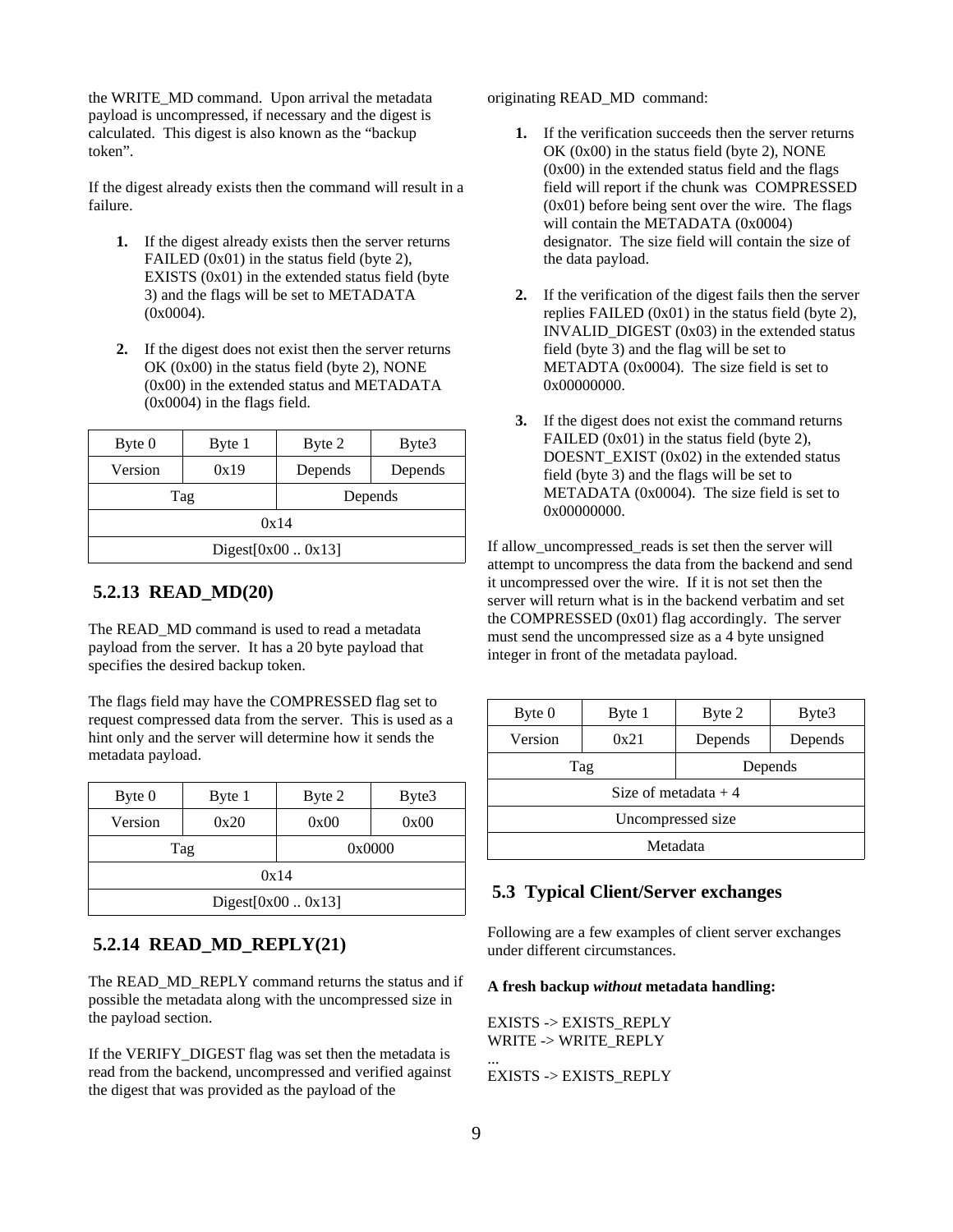WRITE -> WRITE\_REPLY NOP -> NOP\_REPLY

The NOP is used to drain the client side queues.

#### **Same backup** *after* **the initial run:**

EXISTS -> EXISTS\_REPLY

... EXISTS -> EXISTS\_REPLY NOP -> NOP\_REPLY

#### **Same backup** *after* **the initial run** *with* **metadata:**

EXISTS -> EXISTS\_REPLY

EXISTS -> EXISTS\_REPLY WRITE\_MD -> WRITE\_MD\_REPLY NOP -> NOP\_REPLY

#### **Restore operation:**

...

...

READ -> READ\_REPLY

READ -> READ\_REPLY NOP -> NOP\_REPLY

#### **Restore operation** *with* **metadata:**

READ\_MD -> READ\_MD\_REPLY READ -> READ\_REPLY ... READ -> READ\_REPLY

NOP -> NOP\_REPLY

### **6 Related Work**

There is very little related work in the form of open source projects. Besides Venti, only one known project appears to have been sufficiently developed to be useful  $-$  lessfs $8$  is a "high performance inline data deduplicating" file system that has been developed for the Linux kernel.

All other projects appear to have either stalled or be in an alpha/announce phase.

### **7 Future Work**

The Epitome2 suite is really just the beginning. It enables the creation of many different applications and can be readily extended. The plan is to evolve the protocol and accompanying applications over time. The following sections describe different ideas that are under consideration for future work.

#### **7.1 Applications**

The protocol is simple however it facilitates many diverse applications. Some ideas that are under considerations are:

- Deduplicating File System
	- The idea here is to create a backup file system for client applications. For example, one could envision simply copying all relevant files onto such a file system on a daily basis and let it store all changes.
	- An extension to this would be the ability to detect changed files and keep all versions of these files in a read-only directory.
- CDP (Continuous Data Protection)
	- This builds on the previous file system idea, however, this would run on the client machine. As files are opened and closed (with some debouncing heuristics) they are backed up continuously.
- VTL (Virtual Tape Library)
	- This is an interesting idea that requires moving some of the code into the kernel using some form of virtual HBA (such as softraid<sup>[9](#page-11-8)</sup>) which in turn emulates a tape library. This would enable deduplication for backup applications that do not support it natively.

### **7.2 Protocol**

Several additions to the protocol are being considered such as:

- DELETE
	- If this primitive is added it will be a non-trivial addition. There are many complexities with reference counting that will need to be solved before it can be implemented. Under certain conditions (external metadata saving, encrypted metadata, etc) this simply cannot be done.
- CLOSE
	- Currently the method to terminate a session is to simply close the socket. This is adequate for current applications but in the future an application will likely need a specific primitive.
- SEARCH
	- The idea here is to allow the user to initiate a metadata search from a client to the server using something like Pinot $10$ .

Currently the protocol only supports zlib compression and SHA1 digests - this should be expanded to include more efficient (and slower) compression algorithms and different deduplication algorithms. The protocol is designed to run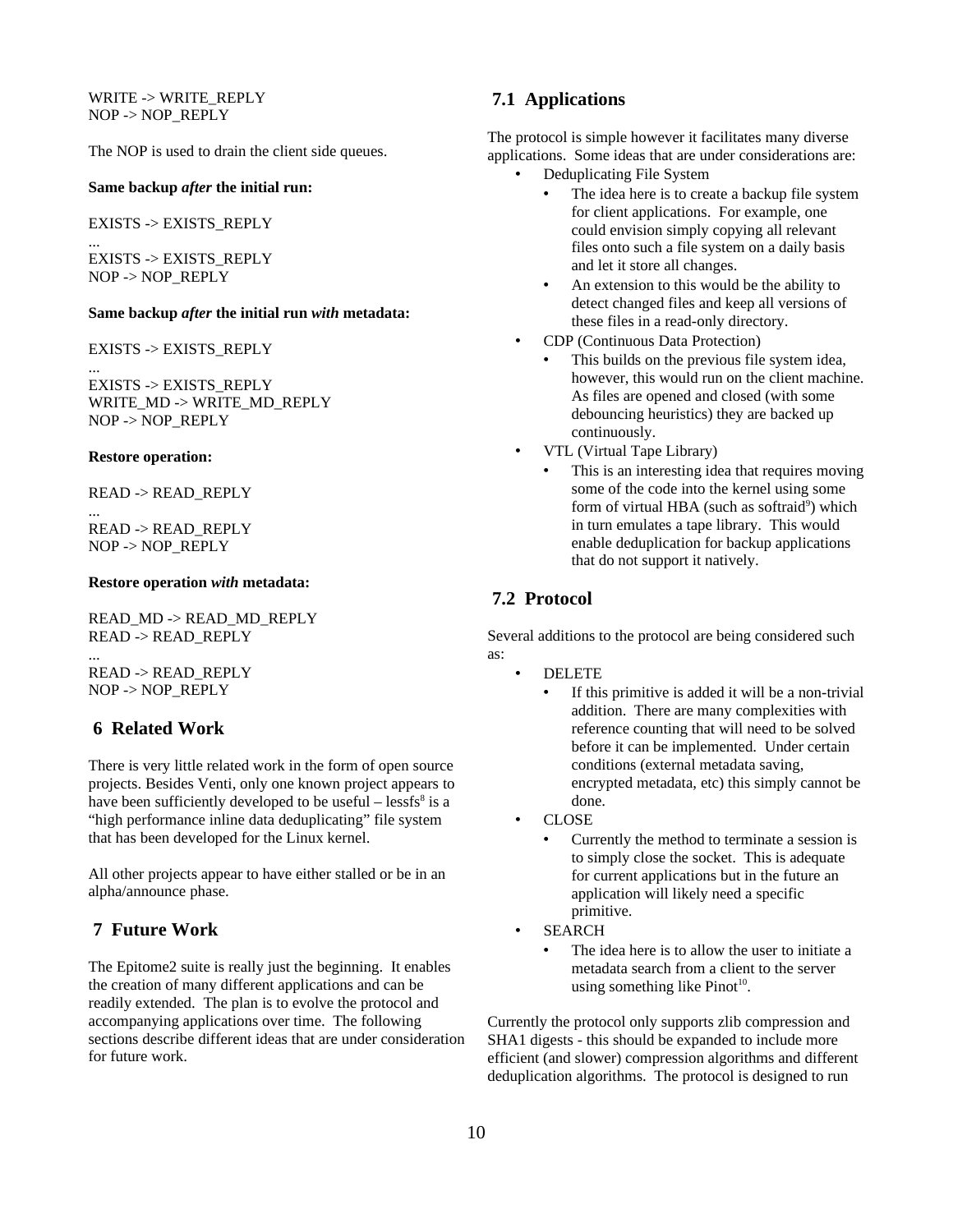inline and therefore not every algorithm will be adequate. The infrastructure for this does not currently exist in the code. Protocol wise it comes down to an expanded NEG command in order to allow the client and server to agree on what algorithms to use.

All data is written as sent from the client. This is adequate in most scenarios however it may be necessary to encrypt data-at-rest. Such a scenario will disable many other features and will require modifications to the protocol as a result.

A more radical idea is to use HTTP as the transport mechanism for the current Epitome protocol. There are several reasons why this is under consideration:

- It is well understood
- It can travel through proxies
- It is human readable
- It is becoming the transport of choice in the archiving world

The primitives would need to be translated into generic HTTP requests while some of them would need to become commands that travel over HTTP. Despite the drawbacks and complexities, the idea is attractive for the above mentioned reasons.

## **7.3 Backend**

The current backend code is written with expansion in mind. It has the look and feel of a driver and is therefore relatively simple to expand. Some possibilities are:

- Cloud backend
	- Clustering for horizontal scaling
- Segregation of backends for cloud applications

## **7.4 Content Addressable Storage**

Content Addressable Storage (CAS) is a separate beast altogether, however, the primitives overlap significantly with requirements that a CAS system would need. Bolting on these additional pieces will be relatively easy.

The major use-case for CAS is "regulatory compliance" and "retention". The complexities of such a system are mostly external to the protocol, for example the policy engine and metadata generation. This would require the protocol to provide a DELETE command along with several other commands to manipulate metadata.

## **8 Conclusion**

Deduplication is very easy to prototype, however it is very hard to move beyond that phase. The networked code was prototyped three times before it performed at an adequate

level. Various approaches were tried and failed for different reasons.

It is hoped that this paper and the accompanying code will spur interest and move deduplication out of the vendor-only realm. The library is easy portable to a myriad of different operating systems and should be able to provide the building blocks for other interesting projects. The planned future work will add additional primitives, further enhancing the protocol.

## **9 Acknowledgments**

I'd like to acknowledge several people in the OpenBSD community that made this whole endeavor possible. Joel Sing for his unending patience listening to me yack and providing valuable ideas and insights. He also read through the first drafts and translated them into actual English. Jacek Masiulaniec for working on Epitome1 and making *epitomize* a much more robust tool. Kenneth Westerback for proof reading this paper. Theo de Raadt for his supportive yelling and seemingly unending energy and devotion to keep OpenBSD running allowing me to play in the most intellectually stimulating open source community in the world.

Jacob Yocom-Piatt, you know why mate.

I'd like to acknowledge Clarissa, my lovely wife, who puts up with my open source addiction and even takes the time to read and comment on technical papers such as this.

Finally, my lovely daughter Holland who always manages to brighten my day.